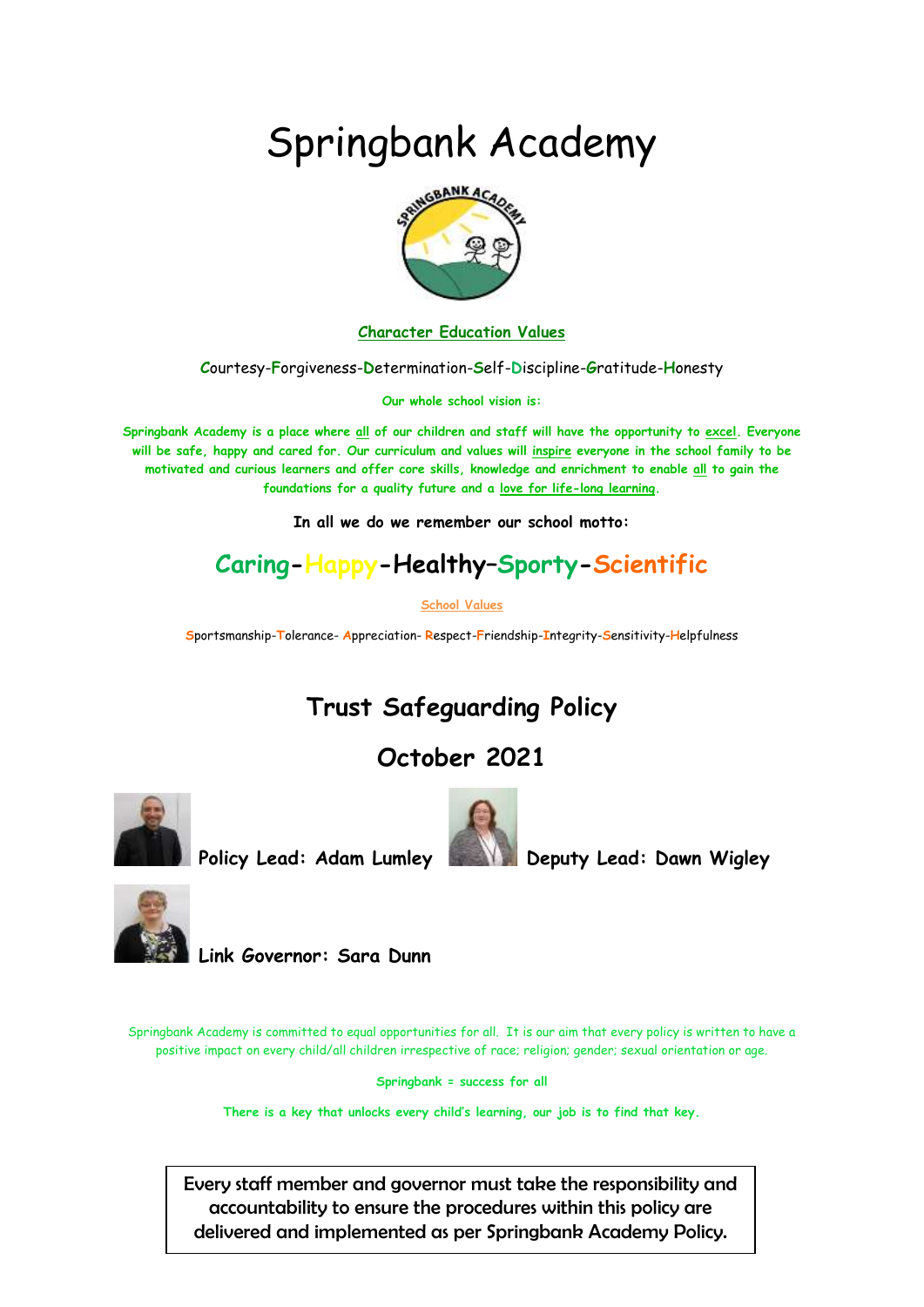#### **White Hills Park Trust Safeguarding Policy September 2021**

#### **1. Principles and Purpose**

In the White Hills Park Trust, we believe that a child or young person should never experience abuse of any kind. We have a responsibility to promote the welfare of all children and young people and to keep them safe. We are committed to practise in a way that protects them. The purpose of this document is to provide a summary of the aspects of safeguarding and child protection that are common across the Trust.

Each school in the Trust has an individual policy published on their website which is fully compliant with the Trust policy and which has been written with regard to the school's individual context. The school policy should be read in conjunction with the Trust policy. The White Hills Park Trust requires each individual academy within the Trust to have safeguarding arrangements which meet statutory requirements, reflect the requirements of our Local Authority and comply with any additional expectations of good practice, determined by the Trust.

This policy should be read alongside the following documents:

- Individual school Safeguarding and Child Protection policy
- White Hills Park HR policies, including staff Code of Conduct, Whistleblowing and staff use of IT
- White Hills Park Trust School Development Policy
- DfE Keeping Children Safe in Education September 2021
- Working Together to Safeguard Children July 2018
- The Children Act 1989 and 2004
- The Children and Social Work Act 2017
- The Education Act 2002
- Covid-19 safeguarding in schools, colleges and other providers 2020

The above list is not exhaustive but when undertaking development or planning of any kind the academy will consider safeguarding matters.

#### **2. The Law and National Framework**

The requirements of the Trust and each Academy to safeguard and promote the welfare of all children and young people are embedded in legislation, government and Local Authority guidance. The Policy of the Trust is in line with this wider framework.

#### *2.1 Legal*

Appendix 2 outlines the key legal framework and the important difference between prevention and protection which now underpin the work of safeguarding.

#### *2.2 Government*

The government guidance 'Working Together to Safeguard Children – July 2018' and 'Keeping Children Safe in Education 2021' are the essential national safeguarding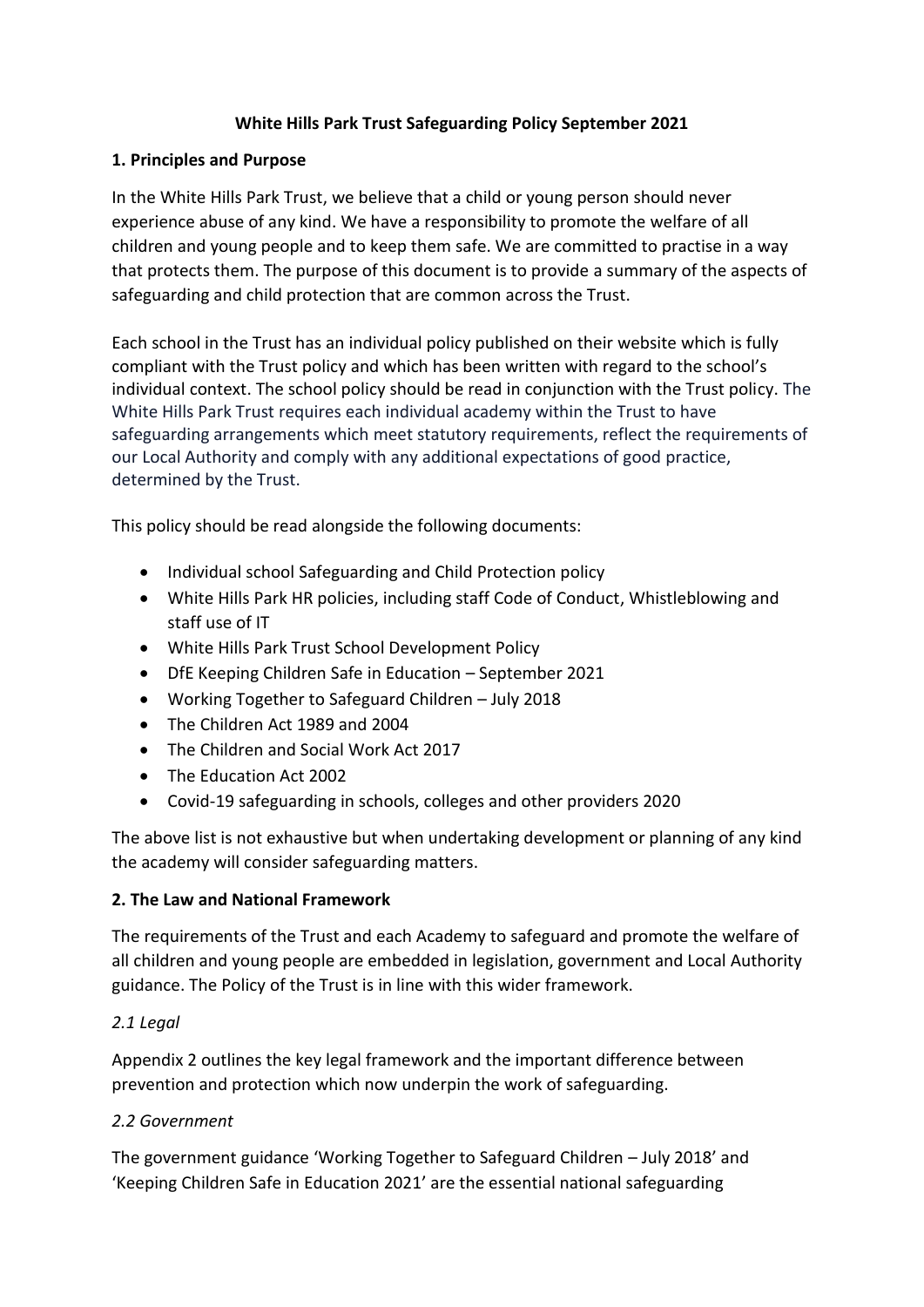documents and give practical guidance on implementing legal requirements. Each school should have at least one copy of each which should be accessible to staff.

All adults working within the Trust must be issued with their own copy of Part 1 and Annex A of 'Keeping Children Safe in Education 2020'. Time must be given for staff to read the document and they must confirm by return that they have both read and understood the document.

# *2.3 Local*

Local Safeguarding Partnerships (LSPs) are made up of senior managers from each main organisation to oversee at a local level the working together arrangements for safeguarding. Each partnership arrangement will have a unique offer that relates to the community they serve. This body produces local procedures which are in line with 'Working Together to Safeguard Children – July 2018' and which influence each organisation's own procedures.

Each school should have a copy of, and show due regard to, their local partnership arrangements. It is also an expectation of the Trust that Designated Safeguarding Leads will attend update events and training as required by their local partnership arrangements.

# *2.4 Organisational*

Each school has in place its own published safeguarding policy which mirrors and complements all of the above. This must be published on individual school websites.

# *2.5 Definitions*

It is important to see safeguarding as the 'umbrella' term for everything that is done to support children and young people, to keep them safe and promote their welfare. 'Working Together to Safeguard Children – July 2018' defines safeguarding as:

- protecting children from maltreatment;
- preventing impairment of a child's mental and physical health and development;
- ensuring that children grow up in circumstances consistent with the provision of safe and effective care; and
- taking action to enable all children to have the best life chances.

Child protection however is defined as:

- part of safeguarding and promoting welfare; and
- the activity to protect specific children who are suffering, or who are likely to suffer, significant harm.

Child Protection is only one part of safeguarding and the spirit of the legislation is about promotion of children's needs and the prevention of harm. This supports the need for all staff to be able to respond early when they have a concern rather than wait until something is more defined and certain. The most critical message from the legislation is that 'the child's welfare is paramount'.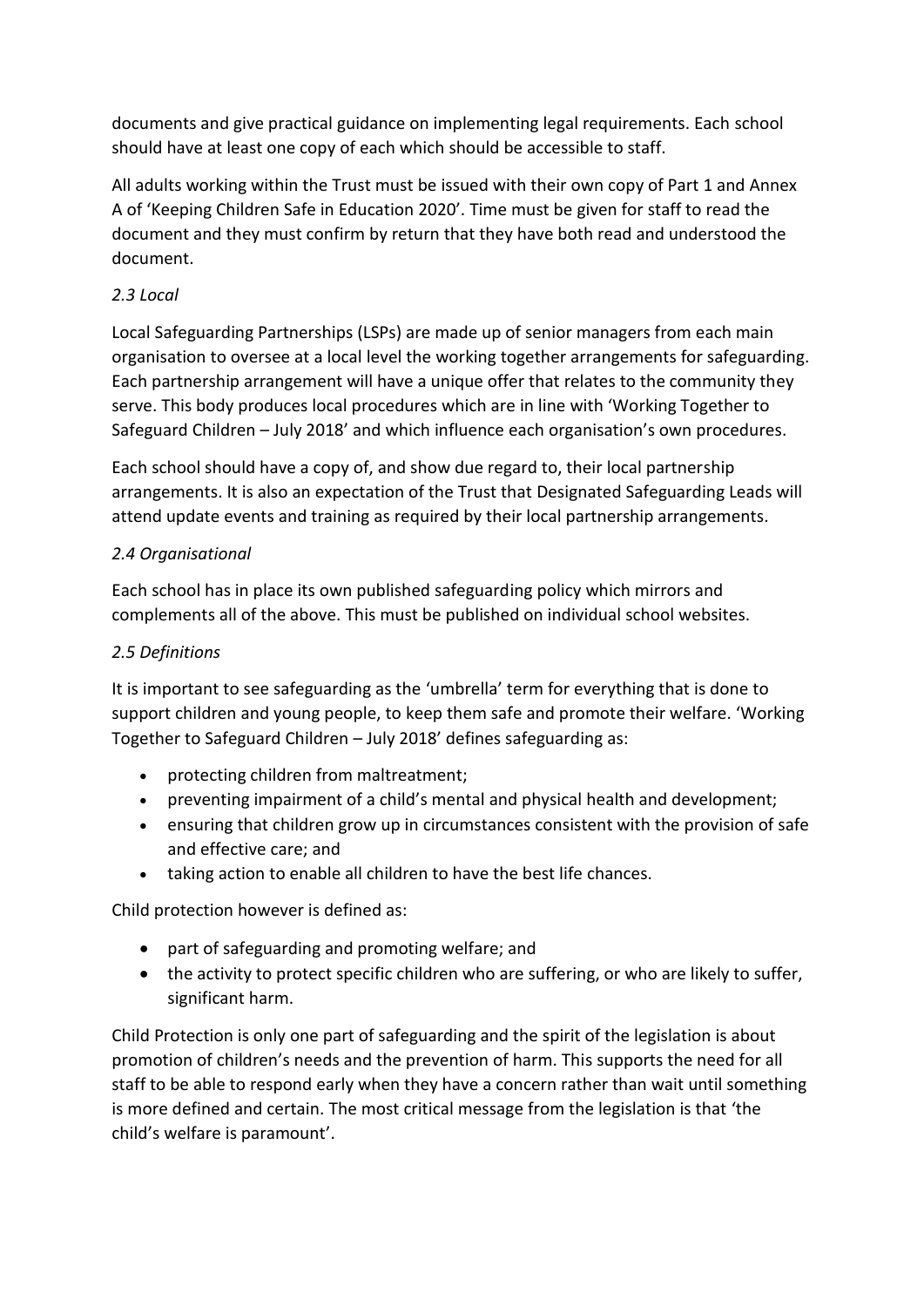#### **3. Roles and Responsibilities**

Everyone has a role to play in ensuring the well-being and safety of children, young people, their families and each other.

Below is a brief description of those core responsibilities.

#### *3.1 All Staff*

All staff will:

- make sure they have undertaken the appropriate training for their role;
- take responsibility to report any concerns, no matter what their role;
- ensure they have a copy of part 1 and Annex A of Keeping Children Safe in Education 2020 and that they have read and understand it;
- be aware of the need to minimise their own vulnerability in not being alone with children or in situations that could render them vulnerable to poor practice and/or allegations against them; and
- always be aware of the needs of young people and be vigilant for any possible signs of abuse.

#### *3.2 The Designated Safeguarding Lead*

The Designated Safeguarding Lead (DSL) is the member of the school Senior Leadership Team who is responsible for the strategic leadership of safeguarding. The DSL is the person to whom staff should pass their concerns and who will ensure a practical and efficient way of dealing with those concerns.

The DSL will:

- ensure an open and efficient route for staff to bring concerns to them of any sort and to have their concerns taken seriously;
- ensure they are appropriately trained to carry out the role;
- support staff in ensuring they receive appropriate training;
- ensure staff are aware of the way to report concerns;
- ensure procedures are followed and adhered to with regard to referring a child if there are concerns about possible abuse;
- offer clear advice and support to staff bringing concerns or needing help;
- consider whether concerns referred to him/her need to be referred to Children's Services Social Care;
- offer appropriate feedback as necessary as to the progress of the concern;
- maintain written records of concerns about a child even if there is no need to make an immediate referral and keep a record system to ensure consistency;
- discuss any complex concerns with the Head Teacher;
- ensure that all such records are kept confidentially and securely and are separate from pupil records;
- ensure that an indication of further record-keeping is marked on the pupil record;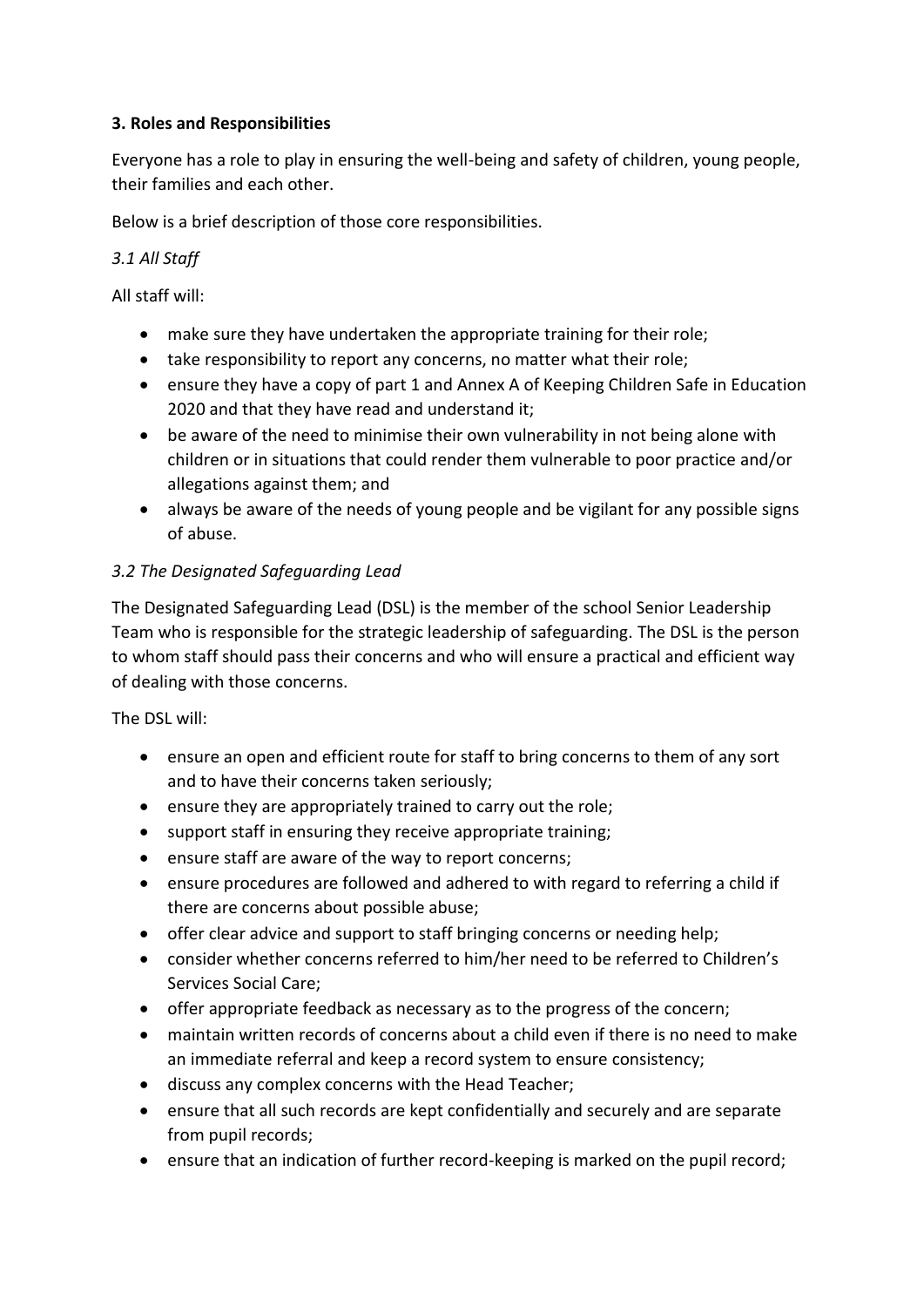- ensure that particularly complex cases are referred without delay, and especially where it involves a child or young person subject to a child protection plan;
- follows the LSP's escalation policy where cases are not progressing in an acceptable manner; and
- gather, collate and analyse as appropriate all relevant information for purposes of quality assurance.

#### *3.3 Deputy Designated Safeguarding Lead(s)*

Each school will appoint at least one Deputy Designated who will formally provide cover and additional capacity for the DSL. Each Deputy DSL will be trained to the same level as the DSL.

In the event of the long-term absence of the DSL, the Head Teacher will identify a Deputy DSL to undertake the duties of the DSL listed above.

#### *3.4 The Head Teacher*

The Head Teacher in each Academy is responsible for ensuring the Designated Safeguarding Lead is effective in their role of providing and accessing high quality services to safeguard and promote the welfare of children and young people including:

- ensure that the school has a Designated Safeguarding Lead;
- offer day to day support and guidance to the DSL as necessary;
- oversee the promotion of safeguarding throughout school, ensuring all staff are appropriately trained and aware of their responsibilities;
- ensure cover is provided where necessary in the absence of the DSL;
- offer supervision to the DSL in relation to their role and decisions made;
- ensure that a senior member of staff is designated as the person in charge of Looked After Children and receives appropriate training;
- encourage pupils and parents to inform the school of any concerns;
- work with the representative of the Local Governing Body to ensure that the LGB is able to assure the quality of school safeguarding practice;
- ensure all recruitment procedures follow safeguarding best practice based on advice from the Trust HR team;
- contribute as appropriate to quality assurance processes; and
- ensure sufficient allocation of time is given to DSLs to undertake the role.

#### *3.5 The Senior Leadership Team*

The SLT will support the Head Teacher to discharge the duties to safeguard children and young people. The SLT will:

- promote the importance of safeguarding throughout the school;
- oversee the effectiveness of safeguarding systems, especially procedures, and review and report any changes that are required;
- support the work of the DSL to ensure an effective process for dealing with concerns;
- ensure that the chain of accountability is clear from front line to senior level.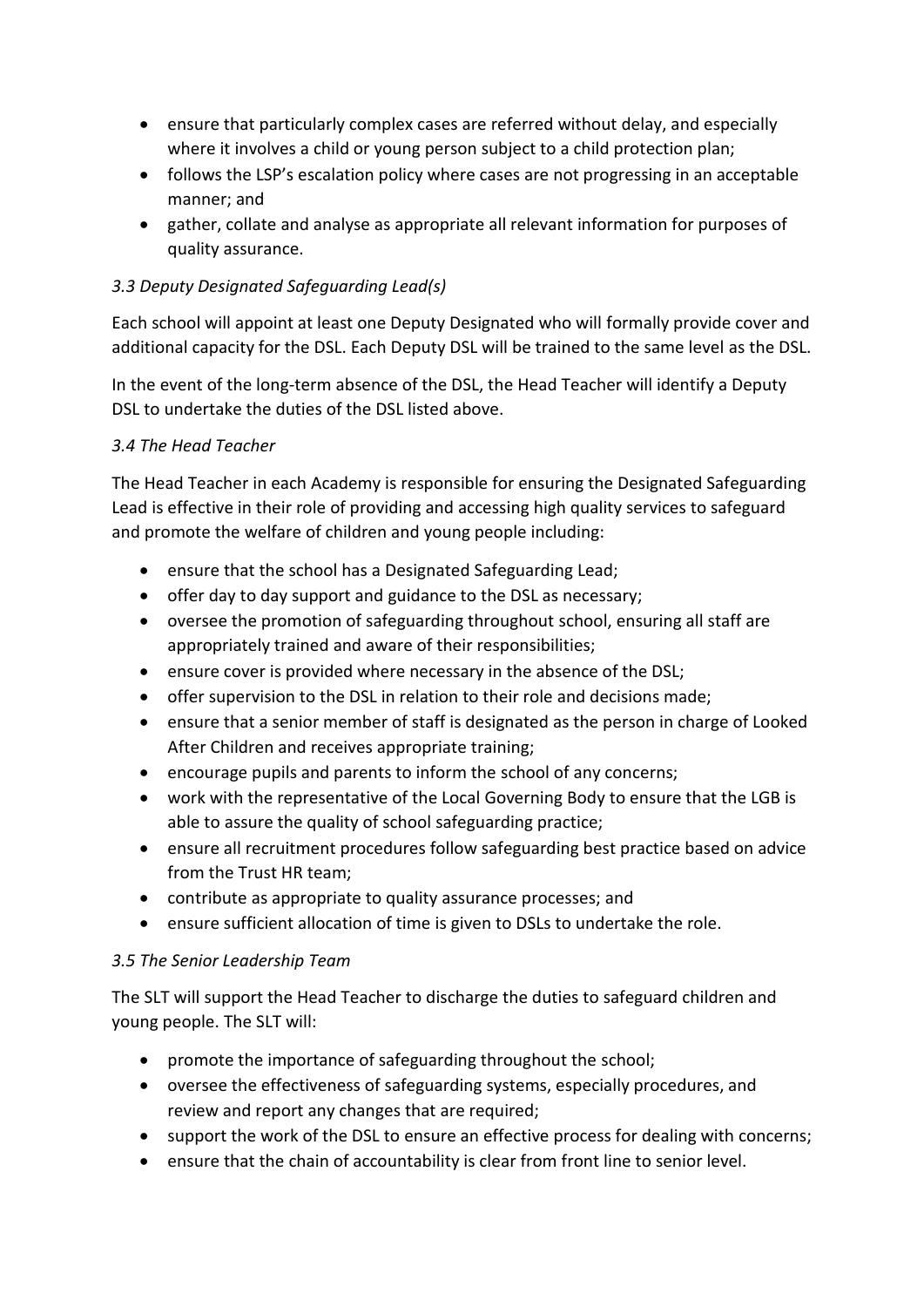#### *3.6 The Local Governing Body (LGB)*

The LGB will ensure that the school:

- has a designated governor for safeguarding;
- has in place safeguarding arrangements which are designed to take account of all possible safeguarding issues including Child Sexual Exploitation and Preventing Radicalisation [Prevent Duty \(DfE\);](https://www.gov.uk/government/publications/prevent-duty-guidance)
- adheres to safe recruitment practices;
- develops a culture of listening to children and take account of their wishes and feelings;
- makes age appropriate provision for teaching children and young people about how to keep themselves safe, including online, and enjoy healthy lifestyles, as part of a broad and balanced curriculum;
- appoints a designated teacher to promote the educational achievement of children who are looked after (LAC) and for those who are post adoption, and ensures that staff have the skills, knowledge and understanding necessary to keep LAC safe;
- put in place appropriate safeguarding responses to children who are missing from education.

#### *3.7 The Trust Safeguarding Lead*

The Trust Safeguarding Lead will:

- ensure that Trust policies and procedures are reviewed and updated in line with national and local requirements and appropriate changes disseminated to all schools;
- ensure that there are systems in place to support the effective management of safeguarding, especially the role of DSLs, training for all staff and supervision as appropriate;
- offer or signpost appropriate advice and support with safeguarding concerns to Head Teachers especially when they are complex and/or relate to allegations against staff;
- ensure Quality Assurance processes are in place including an annual Safeguarding Review and oversee the information they produce to measure the progress and effectiveness of existing safeguarding frameworks; and
- produce information to the Trust Board in relation to Safeguarding in order to ensure that the Board can demonstrate that it is discharging its safeguarding obligations appropriately.

# *3.8 Chief Executive*

The Chief Executive, as Accounting Officer will provide appropriate challenge and support to Head Teachers and the Trust Safeguarding Lead to ensure the Trust and the schools within it are taking all opportunities to safeguard and protect the children and young people who access their services.

#### *3.9 Trust Human Resources Manager*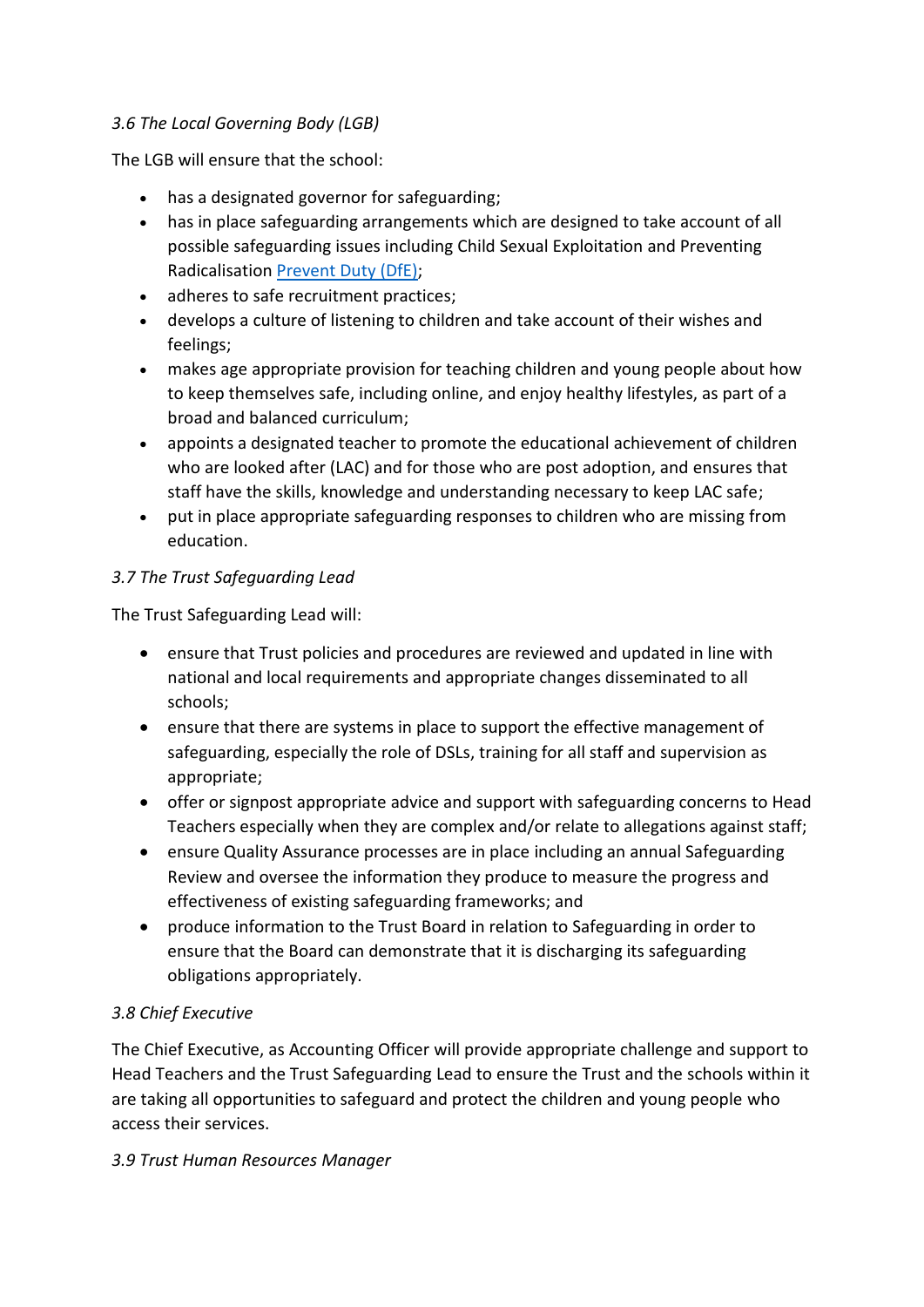The Trust Human Resources Manager will:

- maintain the Single Central Register for all schools in the Trust
- ensure that all vetting procedures are in line with Keeping Children Safe in Education (part 3 'Safer Recruitment')
- ensure that all schools are aware of the procedure to follow when procuring the services of non-contracted members of staff, e.g. volunteers, contractors, etc.
- liaise with schools to ensure that information held on the SCR is up-to-date and any gaps in evidence are identified and rectified immediately
- ensure the SCR is monitored, checked and quality assured on a termly basis

# **4. Governance of Safeguarding**

The White Hills Park Trust has appointed a Trustee to maintain oversight of the Trust's safeguarding arrangements.

The day-to-day leadership of safeguarding is delegated to the Trust executive team, under the leadership of the Trust Safeguarding Lead and the CEO, who will work with Head Teachers and DSLs to ensure that all statutory duties are fulfilled.

The Trust Safeguarding Lead and the CEO provide regular reports to the Trustee with responsibility for safeguarding along with other members of the Trust Board.

The role of the Safeguarding Trustee, with the support of the Trust Board, is to provide appropriate challenge and support to the Executive and Trust Safeguarding Lead to ensure that they are satisfied that the Trust is fulfilling its safeguarding duties identified in the statutory guidance Keeping Children Safe in Education 2021.

# **5. Quality Assurance**

Robust safeguarding practices and procedures are key to supporting and safeguarding the children and young people in the White Hills Park Trust. Effective quality assurance measures are essential in ensuring the practices and procedures are fit for purpose. Categorisation of the school under the Quality Assurance procedures

- Annual Safeguarding Review Carried out by Trust Safeguarding Led and CEO, the review considers all areas of Safeguarding practice, identifies next steps and recommended actions. Feedback is given directly to Head Teacher / SLT, and a written report provided for LGB / Trust Safeguarding Lead;
- Termly SCR check carried out by Trust HR manager;
- Policy Review Trust safeguarding Lead reviews the school Safeguarding policy annually to confirm that it meets statutory guidelines, is fit for purpose and conforms with Trust Safeguarding policy and procedures;
- Head Teacher signs an annual declaration, confirming that the school has a suitable policy which is clearly understood and known by staff, that all local arrangements are in place in line with the policy and that staff have received suitable training;
- If any safeguarding issues are identified during the ongoing Quality assurance programme (see School Development Policy), they are reported to the CEO or Trust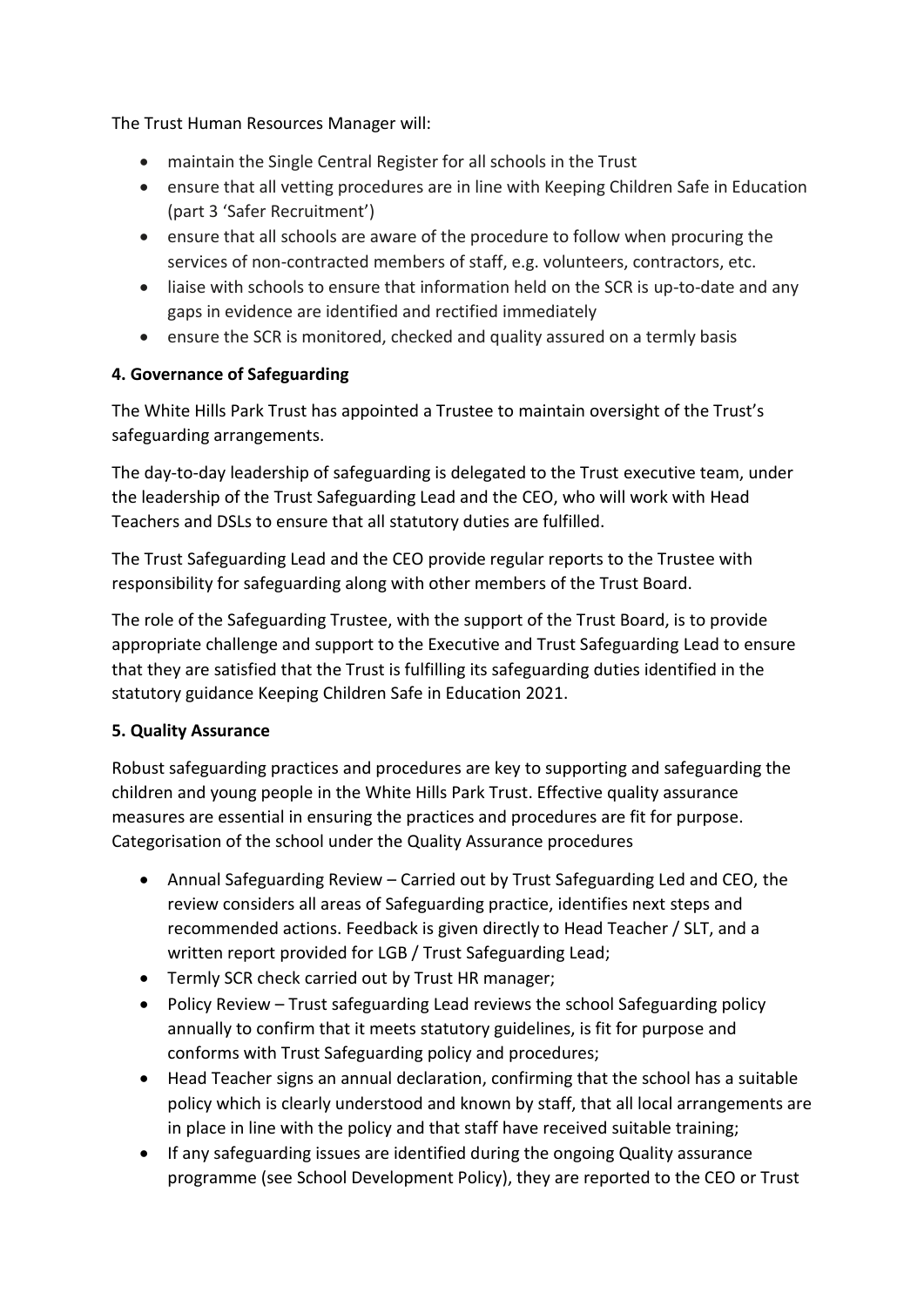Safeguarding Lead, and further investigation and / or appropriate remedial action is put in place.

In the event of QA identifying any serious safeguarding concerns which cannot be easily and quickly rectified, this may lead to the school receiving a category D judgement (see School Development policy).

# **6. Escalation**

Staff need to be aware of those times when concerns may look as though they are not progressing to an outcome or some form of action. This may be indicated by:

- difficulty in getting hold of a DSL;
- staff not being satisfied about the decision of the DSL or Head Teacher;
- staff aware that a colleague has not passed on a concern;
- external agencies not accepting a referral from a school when it is felt one is needed;
- staff not aware of what has happened to their concern because of a lack of feedback.

It is important that staff do not close down a concern because they feel "stuck" or "they can't do anymore". It is important to escalate concerns to DSLs, Head Teachers, other senior staff or if necessary, to the Trust Safeguarding Lead.

If there are concerns about the work of an external agency please refer to the escalation policy published by the Local Safeguarding Partnership.

The important principle is not to allow a concern to be "closed down" without it having received the necessary attention, assessment and resolution.

If the options above have been explored fully and the concern still isn't being handled effectively and therefore placing the child or young person at risk, it is important that you continue to escalate your concerns by contacting the Safeguarding Trustee via the Trust Human Resources Manager or by contacting the NSPCC Whistleblowing Advice Line on 0800 028 0285.

# **7. Managing Allegations against Adults Working within the Trust**

The Trust takes very seriously allegations against members of staff and acknowledges that if concerns are not addressed as early as possible they can create unsafe working environments and leave staff and children increasingly vulnerable.

The Trust has a 'Managing Allegations against school staff' Policy which should be followed in all cases where concerns are identified in relation to an adult working within the Trust, and where there is conduct which affects/could affect pupil welfare or may result in a potential safeguarding issue. The 'Code of Conduct' also sets out the expectations and underlying principles of staff behaviour in relation to their conduct towards pupils.

Concerns about colleagues in the context of pupil welfare and safeguarding may arise in a number of ways. These concerns may sometimes be 'low level' but create a concern that a member of staff has acted in a way which is inconsistent with the Code of Conduct: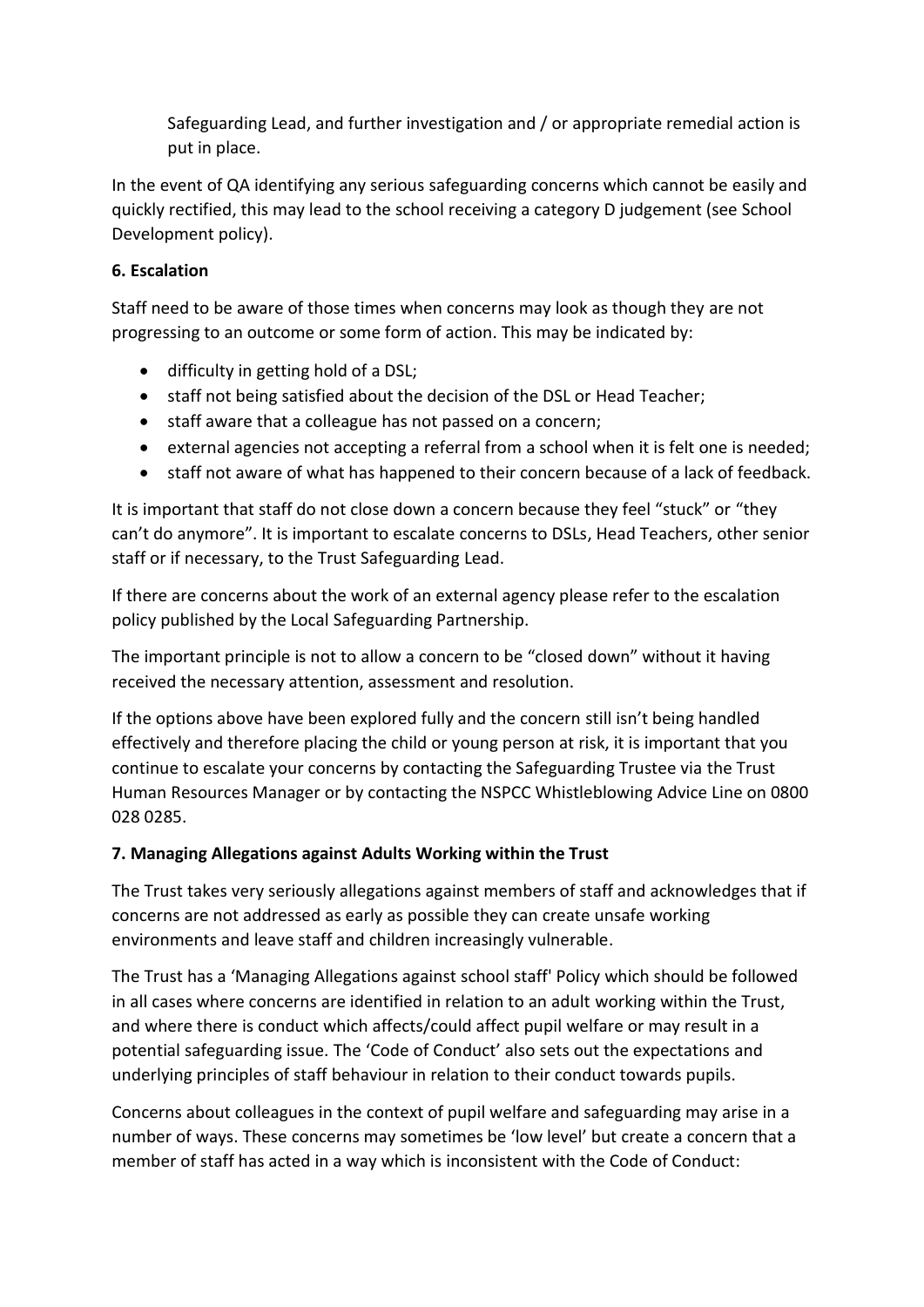- poor attitude or practice that potentially impacts on the general well-being of children that need addressing;
- aspects of poor practice witnessed by others, such as over-friendliness, having favourites etc;
- staff speaking against the ethos of the school;
- non-compliance with Trust's policies and procedures relating to safeguarding.

More specifically, allegations may be made against an adult working within the Trust by a child or colleague in relation to abuse. All of the above will be seen as reportable matters and discussions must take place without delay with the Head Teacher.

However, certain allegations in relation to staff have to be reported by the Head Teacher to the Designated Officer who is the statutory lead for dealing with and advising about such issues, specifically where a member of staff has:

- behaved in a way that has harmed a child, or may have harmed a child;
- possibly committed a criminal offence against or related to a child;
- behaved or may have behaved in a way that indicates they may not be suitable to work with children; or
- behaved towards a child or children in a way that indicates he or she would pose a risk of harm if they work regularly or closely with children.

Internal decisions in such cases should not be finalised without the advice of the Designated Officer. The reasons why staff may not wish to report their colleagues have to be understood.

It would not be unusual for people to know and believe that practice is not acceptable but feel unable to respond because of the fear:

- they might have the concerns wrong;
- for their own job and prospects if they report another colleague;
- of isolation by other staff;
- about what might happen to the member of staff in the long term.

It is particularly difficult if staff members are also close friends and/or partners in a relationship.

It must be recognised that the child's welfare remains paramount at all times and it can be very easy to lose sight of the impact on others of being on the receiving end of unacceptable and sometimes illegal behaviour. The Trust has procedures in place for the appropriate handling of both low level and more serious safeguarding concerns and it is extremely important that all staff feel confident to report any such issues immediately.

Issues concerning attitude and poor practice may be dealt with internally and as part of the member of staff's development and competency. However, if such concerns are persistent and any plan with that member of staff has not affected change, advice should be sought and appropriate people included in the decision-making process.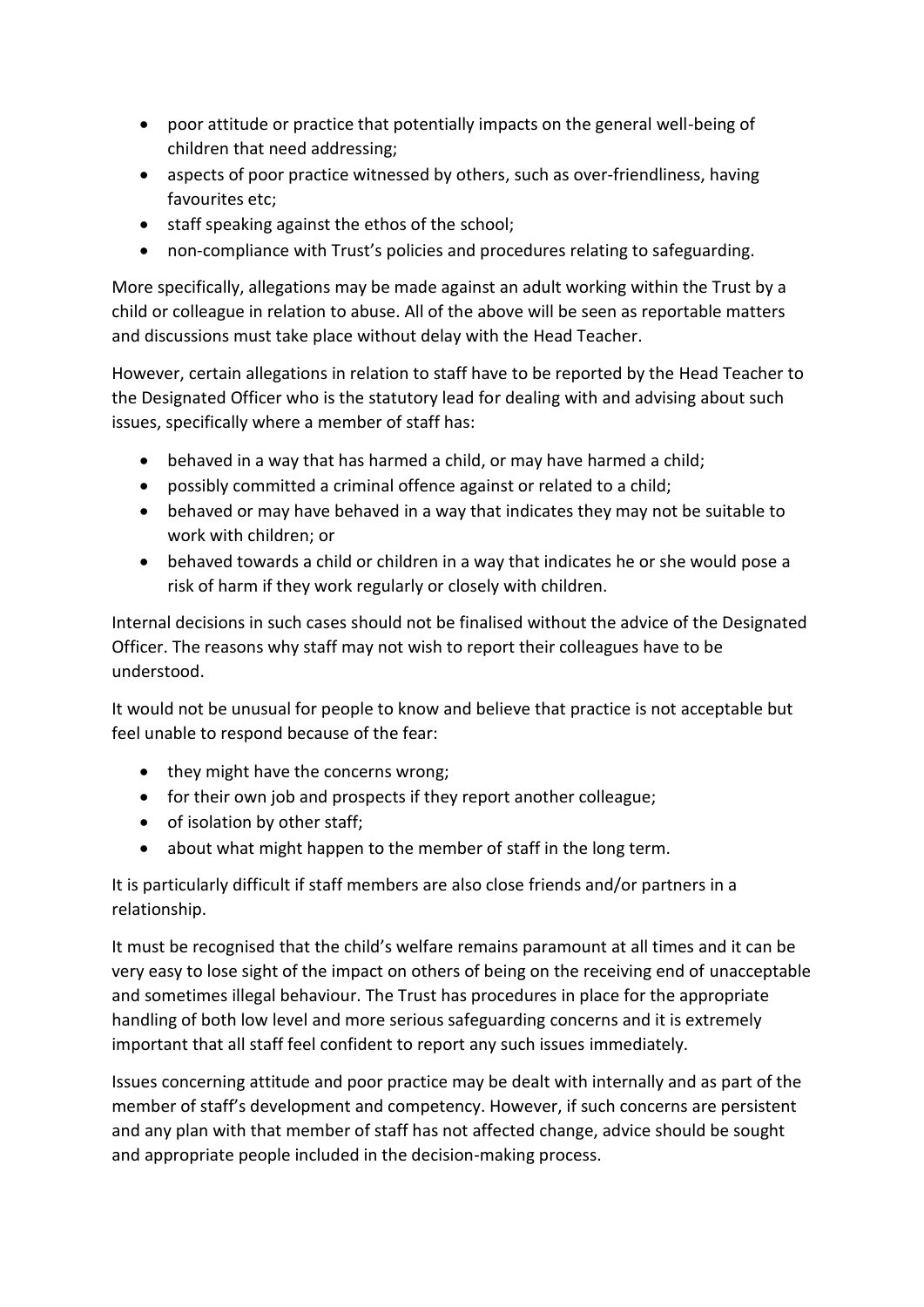#### **Appendix 1 – Our schools and Key Personnel**



**Designated Trust Safeguarding Lead** Simon Morton[: simon.morton@whptrust.org](mailto:simon.morton@whptrust.org)

Designated Safeguarding Leads and Deputy Designated Safeguarding Lead/s at each of the Trust's academies can be found from each academy's safeguarding policy on their respective websites:





**[John Clifford School](https://www.johncliffordschool.com/)** 



[Springbank Academy](https://springbank.academy/)

[The Florence Nightingale Academy](https://theflorence.academy/)



**Nominated Safeguarding Director:** Ruth Brittle

The first port of call for raising safeguarding concerns related to an academy within the Trust, should ordinarily be to the Senior Designated Safeguarding Lead, or to the Headteacher of each Academy. If this route is unavailable or inappropriate, contact The White Hills Park Trust at [safeguarding@whptrust.org.](mailto:safeguarding@whptrust.org)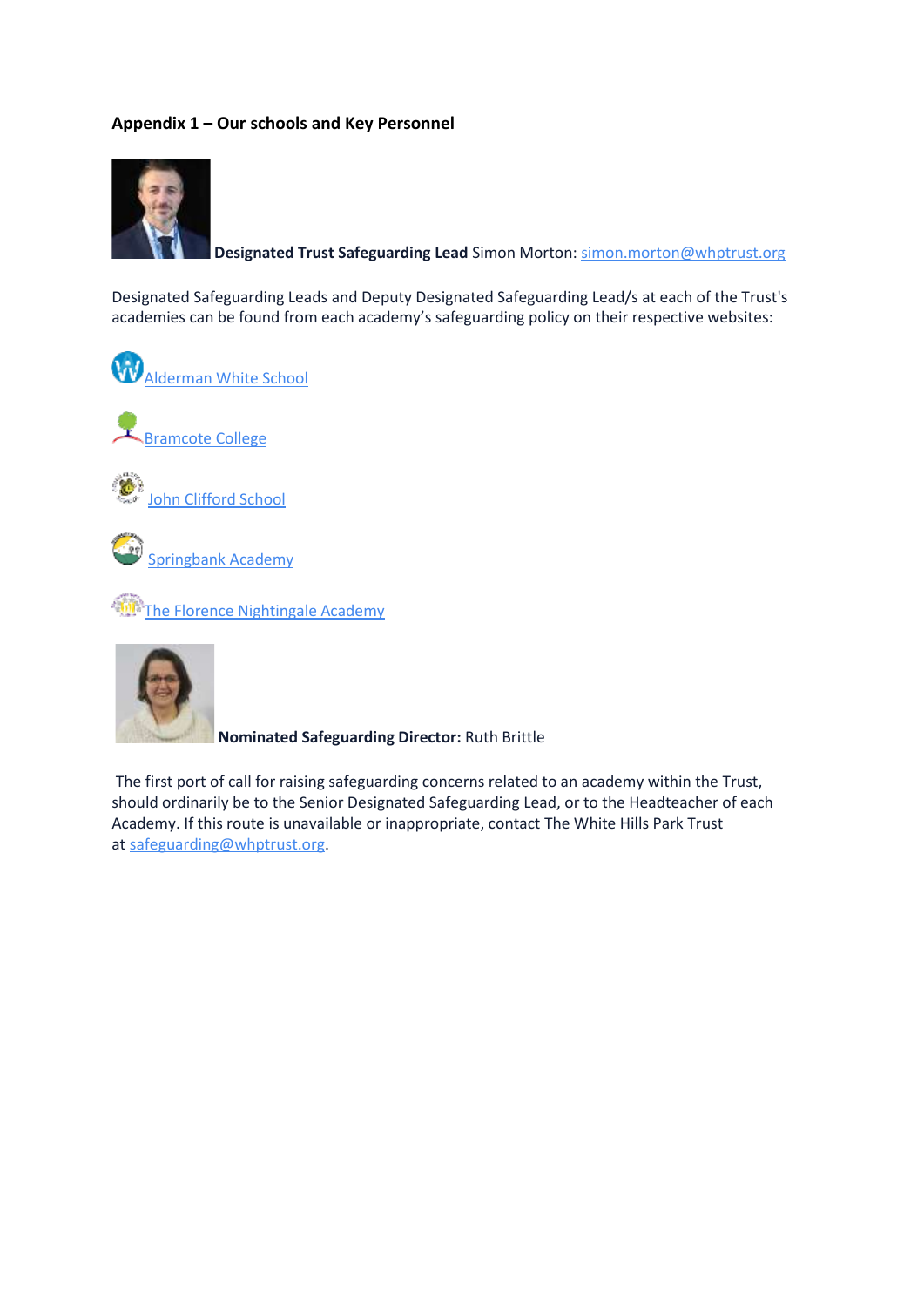#### **Appendix 2 – Legal Powers and Duties**

The Children Act 1989 and 2004 outline the powers and duties to safeguard and promote the welfare of children. The key sections are described below.

#### *Children Act 2004*

Section 10 requires each Local Authority to make arrangements to promote cooperation between the authority, each of the authority's relevant partners and such other persons or bodies working with children in the Local Authority's area as the authority considers appropriate. The arrangements are to be made with a view to improving the wellbeing of children in the authority's area, which includes protection from harm or neglect alongside other outcomes.

Section 11 places duties on a range of organisations and individuals to ensure their functions, and any services that they contract out to others, are discharged with regard to the need to safeguard and promote the welfare of children. This is a particularly important section for the Trust and all schools in understanding its need to co-operate with Children's Services Social Care in fulfilling this duty to safeguard and protect.

#### *The Children and Social Work Act 2017*

The Children Act 2004, as amended by the Children and Social Work Act 2017, strengthens this already important relationship by placing new duties on key agencies in a local area. Specifically the police, clinical commissioning groups and the local authority are under a duty to make arrangements to work together, and with other partners locally, to safeguard and promote the welfare of all children in their area.

#### *Education Act 2002*

Section 175 places a duty on Local Authorities in relation to their education functions, the governing bodies of maintained schools and the governing bodies of further education institutions (which include sixth-form colleges) to exercise their functions with a view to safeguarding and promoting the welfare of children who are either pupils at a school or who are pupils under 18 years of age attending further education institutions.

#### *Children Act 1989*

The Children Act 1989 places a duty on Local Authorities to promote and safeguard the welfare of children in need in their area.

#### *Section 17(1) of the Children Act 1989* states that it shall be the general duty of every Local Authority:

a) to safeguard and promote the welfare of children within their area who are in need; and

b) so far as is consistent with that duty, to promote the upbringing of such children by their families, by providing a range and level of services appropriate to those children's needs.

*Section 17(10)* states that a child shall be taken to be in need if:

a) the child is unlikely to achieve or maintain, or to have the opportunity of achieving or maintaining, a reasonable standard of health or development without the provision of services by a Local Authority under Part III of the Children Act 1989;